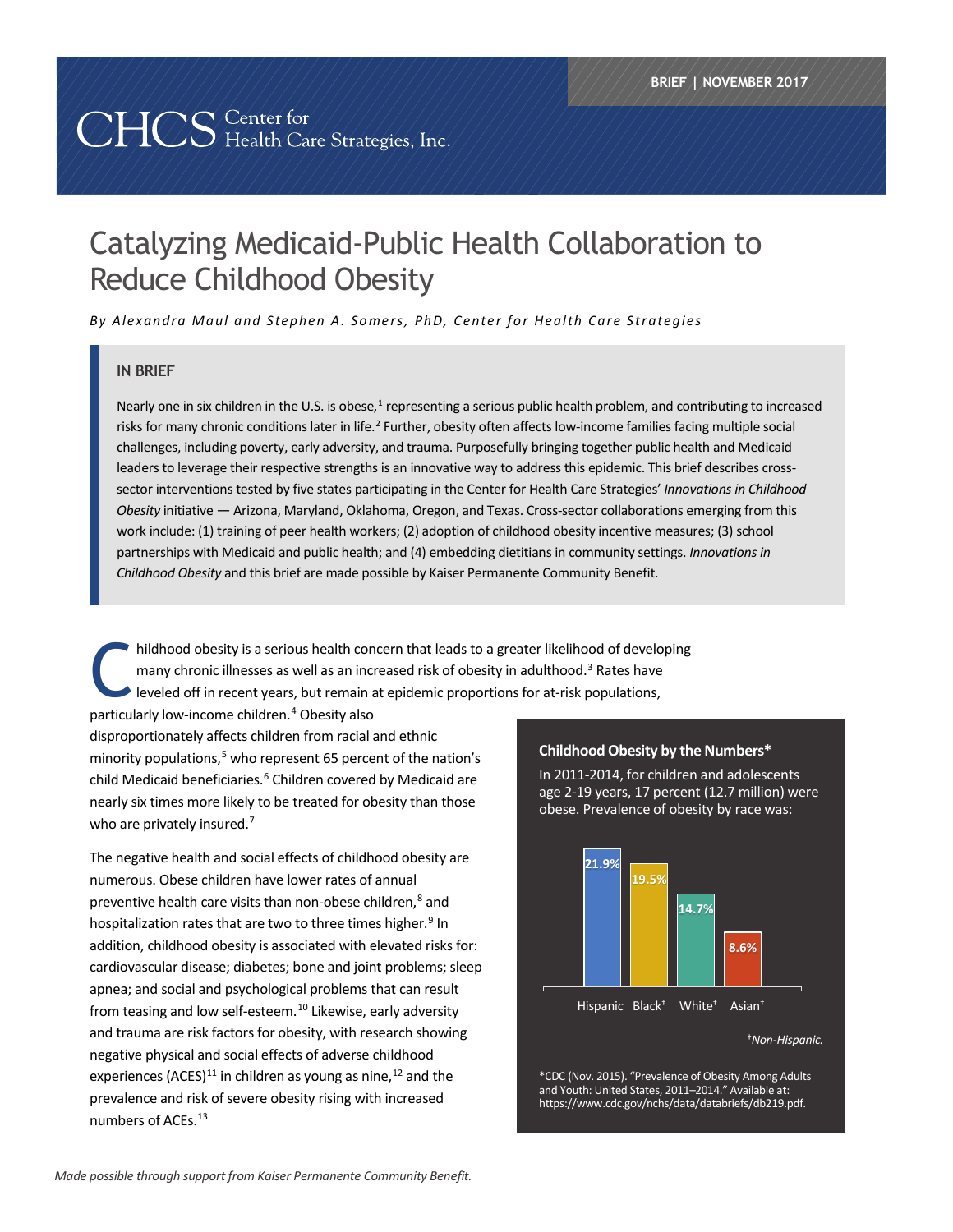Childhood obesity can be associated with poverty, individual and community trauma, food insecurity, lack of safe spaces for physical activity, and other social determinants of health. Left unaddressed, it can put children on a socially constructed pathway to medical and behavioral health problems that may have serious consequences for them and multiple social service systems in the future.

While clearly a population health concern, childhood obesity is an issue that often gets lost in the gaps between various public programs. It is at once a public health problem, a maternal and child nutrition problem, an education problem, a community safety and environmental problem, and ultimately a heath care problem. It can affect children from all socio-economic backgrounds and lead to social isolation and depression, and at its most extreme, can lead to severe and disabling morbid obesity. By bringing together Medicaid and public health efforts, states can pursue a comprehensive, multi-sector approach to reducing childhood obesity for low-income children. This brief outlines lessons from five states across the country where Medicaid and public health agencies collaborated to test innovative strategies for reducing childhood obesity in vulnerable populations.

# **Fostering Medicaid-Public Health Collaboration to Combat Childhood Obesity**

Public health initiatives such as HealthyPeople 2020<sup>[14](#page-7-13)</sup> and former First Lady Michelle Obama's Let's Move<sup>[15](#page-7-14)</sup> campaign put a national spotlight on childhood obesity in recent years. Medicaid agencies are also addressing the issue by making changes in health care delivery and payment, such as reimbursing community providers for obesity-related services and informing providers about obesity prevention codes.<sup>[16](#page-7-15),[17](#page-7-16)</sup> Despite this increased focus, few efforts had, until recently, involved meaningful collaboration between the Medicaid and public health sectors. While there are emerging examples of this type of cross-sector collaboration, there is little being done specific to obesity.

State agency leaders increasingly recognize that comprehensive, cross-sector strategies and policies are needed to address this issue. Bringing together Medicaid leaders and their public health counterparts provides an opportunity to build on each other's respective strengths to advance interventions aimed at this epidemic. In collaborating, Medicaid agencies can leverage the strong health-promotion infrastructure of public health agencies to reach low-income populations. In turn, public health leaders receive insights into the needs of Medicaid beneficiaries and can encourage alignment across Medicaid payment systems and public health objectives.

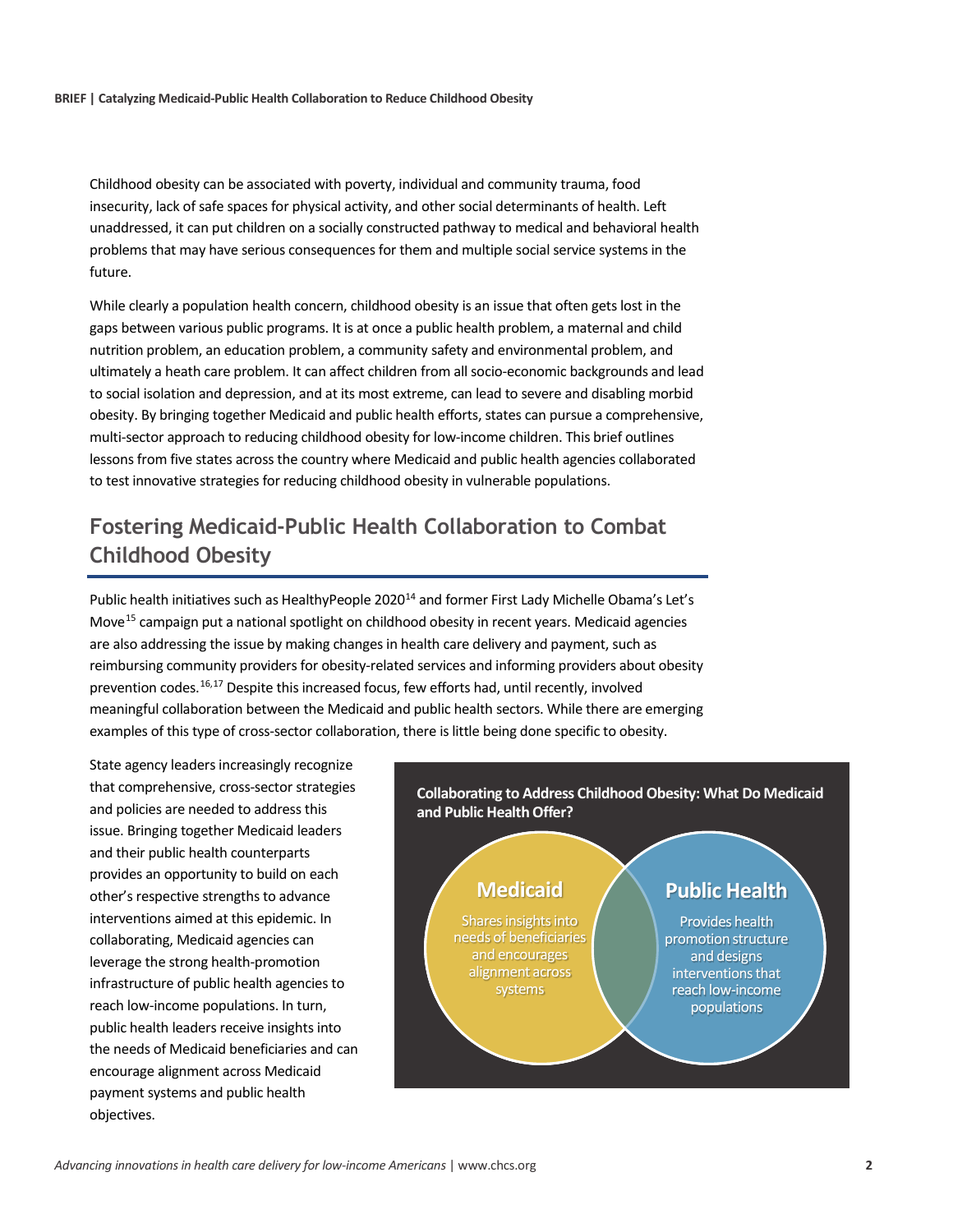The Center for Health Care Strategies (CHCS), with support from Kaiser Permanente Community Benefit, launched the *Innovations in Childhood Obesity (ICO)* initiative in 2015 to: (1) fuel the development of obesity-reduction efforts by states, health plans, and community partners; and (2) expand crosssector collaboration within selected states. *ICO* engaged Medicaid and public health leaders in five states — **Arizona**, **Maryland**, **Oklahoma**, **Oregon**, and **Texas** — to develop, implement, and evaluate cross-sector approaches to reduce obesity in high-risk, high-need children.

A number of the *ICO* teams were motivated to bring Medicaid and public health entities together by prior successful collaborations addressing other chronic health conditions, e.g., diabetes or tobacco use. All of the teams built upon existing partnerships to recruit team members and identify common measures for the whole team to pursue.

There were a variety of collaborative models within the *ICO* initiative, and all teams formed with a focus on Medicaid-public health collaboration. While some teams, like Oklahoma and Arizona, were led by the state Medicaid and public health agencies, others were led by local entities, e.g., the City of Laredo Health Department in Laredo, Texas, with broad state and local Medicaid and public health representation and

#### *Innovations in Childhood Obesity*  **Interventions**

State Medicaid and public health agencies participating in *ICO* collaborated to test the following approaches:

- Increasing utilization of nutrition counseling services billed to Medicaid;
- Training community health workers to screen, refer, and/or evidence-based obesity prevention interventions;
- **Supporting the adoption of childhood** obesity incentive measures around quality of care, costs, and disparities;
- **Embedding dietitians in community** settings;
- Clarifying Medicaid-billable obesity prevention, diagnosis, and treatment services with providers, and advising them on billing; and
- Administering a school-based curriculum to high-risk, high-need students and families.

support. Some also partnered with area school districts, clinics, provider organizations, and trade groups, e.g., state community health worker associations. The teams identified a number of strategies that were key to engaging a diverse set of partners to implement their interventions, including:

- **1. Shared Commitment**: Team members stayed engaged due to the enthusiasm, commitment, and flexibility of participants.
- **2. Common Measures and Goals**: Teams identified common measures among their members; prioritized the measures based on areas of needed improvement; and worked toward goals in those prioritized areas, which helped to increase accountability as each partner had a role in determining the team's objectives.
- **3. Open and Continuous Communication**: There was a continuous feedback loop between agencies and team leadership, resulting in increased efficiency and alignment with the goals of the agencies.
- **4. Leadership Involvement***:* Sustained buy-in from agency and team leadership reflected their commitment, which in turn increased engagement among team members.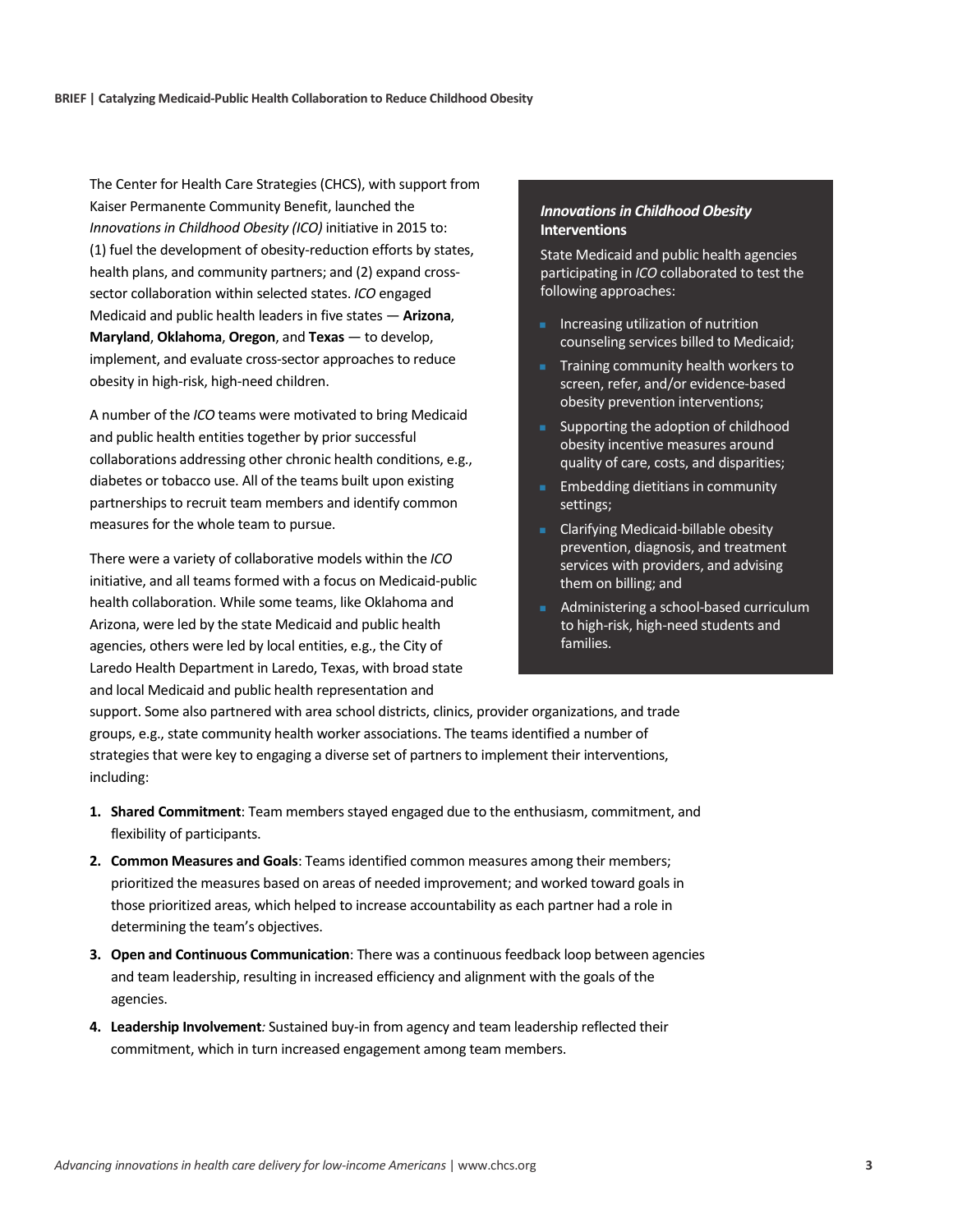## *Innovations in Childhood Obesity:* **Overview of Cross-Sector Approaches**

As part of the *ICO* initiative, CHCS released a series of profiles detailing how state Medicaid and public health agencies partnered to develop, test, and disseminate innovative approaches to reduce the prevalence of childhood obesity in their high-risk communities. Following are summaries of each profile, outlining the collaborative model, intervention, and findings from each state's project.

#### **Arizona**

As part of former Arizona Governor Janet Napolitano's efforts to ensure that children enter school safe, healthy and ready to succeed, the state identified obesity as a major cause of poor health in children and a potential barrier to school readiness. To address the issue, the state prioritized initiatives relating to childhood obesity prevention, including assessing strategies for improving service delivery models for the Medicaid population. The Arizona Health Care Cost Containment System (AHCCCS), Arizona's Medicaid agency, partnered with Medicaid managed care organizations (MCOs) and a federally qualified health center (FQHC) to conduct a needs assessment of services to address childhood obesity in the state's Maricopa County. The needs assessment provided a strong evidence base to support initiatives to improve clinical care practices addressing childhood obesity in Arizona. The low reported use of clinical services to address childhood obesity suggested that documentation practices and/or quality of care for these patients needs to be improved. The team plans to review member identification and referral strategies within FQHCs to explore ways to increase utilization of services within the Medicaid population. It has also reached out to the Arizona chapter of the American Academy of Pediatrics (AZAAP) and the Arizona Academy of Family Practice Physicians to promote the implementation of a widespread intervention, e.g., updating current AZAAP tools to reflect new coding procedures to facilitate treatment or referrals to nutrition counseling services. AHCCCS is also considering a value-based payment strategy for adult and childhood obesity, and will add two new pediatric weight performance measures to the quarterly data collection tool in which the MCOs are required to report.

#### **Maryland**

Childhood obesity is a significant problem in both Baltimore City, an area with high rates of poverty and chronic disease, and Maryland's more-affluent Howard County, which has concentrated pockets of income disparities and poor health. With leadership from the Horizon Foundation<sup>[18](#page-7-17)</sup>, a diverse set of partners is addressing childhood obesity in these two areas by: (a) creating new data systems to measure obesity prevalence; (b) conducting an American Academy of Pediatrics learning collaborative to improve service delivery in high-volume Medicaid pediatric practices; (c) assessing how to better treat severe obesity through specialty centers; and (d) delivering nutritional counseling in community settings. Findings indicate substantial need for interventions to address childhood obesity in Baltimore, and that

*"Participating in this collaborative gave us the incentive, platform, technical assistance, and accountability we needed to work on this problem together. We have much work to do, but we have come a long way because of this partnership."* 

> – Glenn E. Schneider, Horizon Foundation and Maryland Team Lead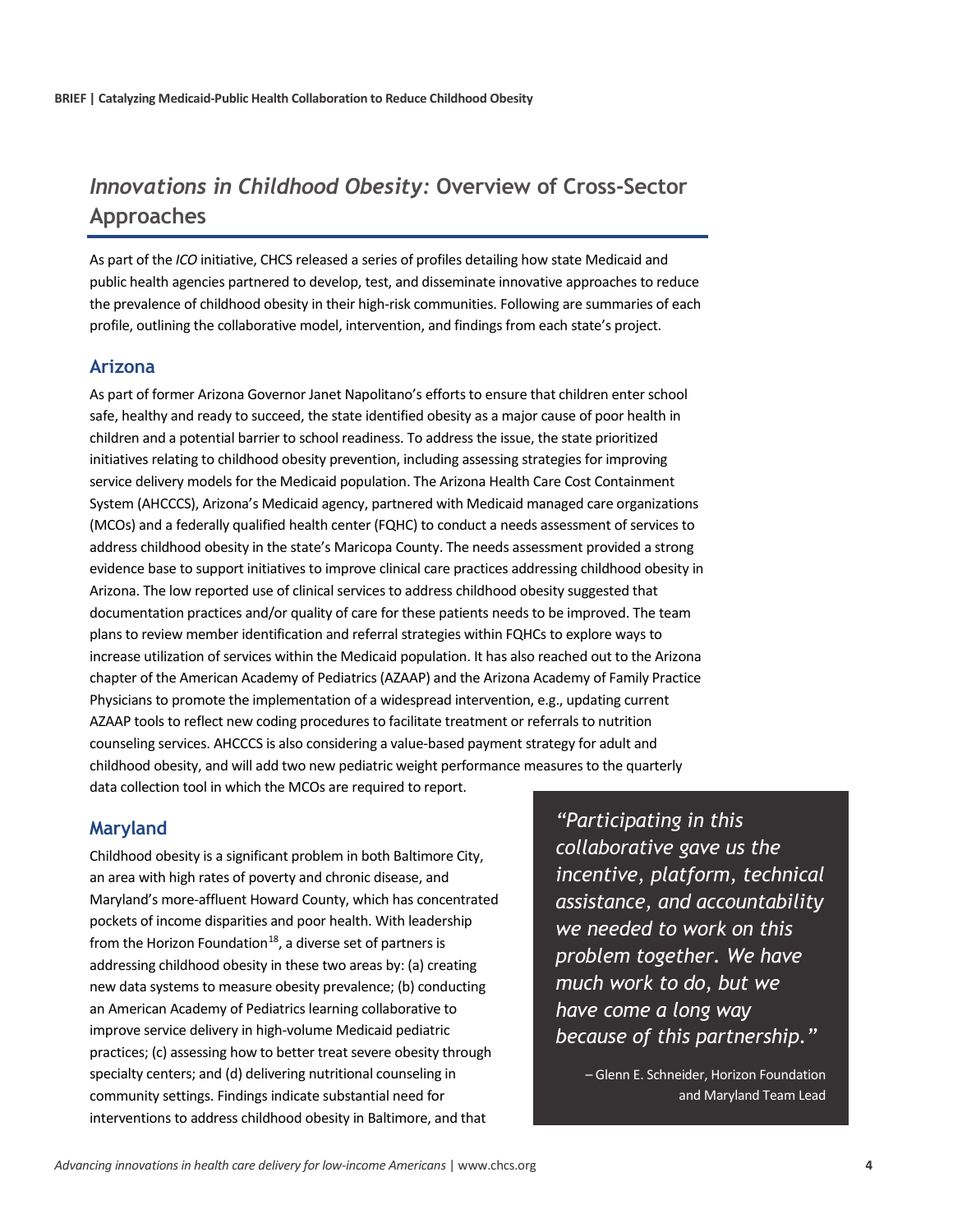learning collaboratives are an effective strategy to improve the way in which pediatricians address this critical health issue in a clinical setting. Additionally, after learning of billing, regulatory, and sustainability challenges within specialty treatment centers, the team identified a need to increase access to other prevention services, e.g., nutritional counseling, within the community. The team is exploring funding mechanisms and implementation needs for embedding a dietitian within local Head Start agencies to deliver nutritional counseling services and empower and educate low-income families. The Maryland Department of Health is also evaluating the quality improvement learning collaborative to determine if the knowledge and training delivered to providers is being implemented after the nine months.

#### **Oklahoma**

Oklahoma has the  $11<sup>th</sup>$  highest rate of overweight or obese children ages 10 to 17 in the country. The state's Comanche County, with the third highest percentage of obese SoonerCare (Oklahoma Medicaid) members,<sup>19</sup> has collaborated with state health entities to implement obesity prevention efforts in recent years. To further these efforts, the Oklahoma Health Care Authority, the state's Medicaid agency, partnered with the Oklahoma State Department of Health and other public health stakeholders to address childhood obesity in Comanche County by increasing the utilization of nutritional counseling services among SoonerCare members. Determining that providers were not aware of when and how to bill and refer to nutritional counseling services, the team delivered technical assistance to them in this area. Through funding from the Comanche County Health Department, the team also hired a registered dietitian to provide nutritional counseling services and engage with providers to encourage referrals. These findings are promising for future efforts to reduce childhood obesity in the community through use of a registered dietician. Results from the analysis of the nutrition counseling data suggest a positive program effect – a substantial finding given the relatively small sample size – but data over a longer period of time are needed to support this claim.

#### **Oregon**

As part of the state's efforts to make childhood obesity prevention a priority, Oregon Medicaid and public health entities within the Oregon Health Authority (OHA) are partnering to reduce childhood obesity across the state by: (a) expanding the use of community health workers for obesity screening and referrals; and (b) providing supports to coordinated care organizations (CCOs) to implement evidence-based strategies for obesity prevention and treatment. OHA has a history of cultivating Medicaid-public health collaboration through tobacco-cessation initiatives, and has extended that collaboration to other performance improvement efforts, including addressing childhood obesity, which is one of seven priority areas for the state. OHA's strong commitment to collaboration facilitated relationships with politicians, CCOs, and key community-based organizations, including establishing a contract with the Oregon Community Health Worker Association and the Oregon Primary Care Association. The team's robust collaboration also facilitated the spread of evidencebased policy and practices to improve health and reduce costs throughout the state, such as supporting the adoption of a childhood obesity CCO incentive metric. Lessons from this work reinforced the team's efforts to: (a) address childhood obesity within larger systems change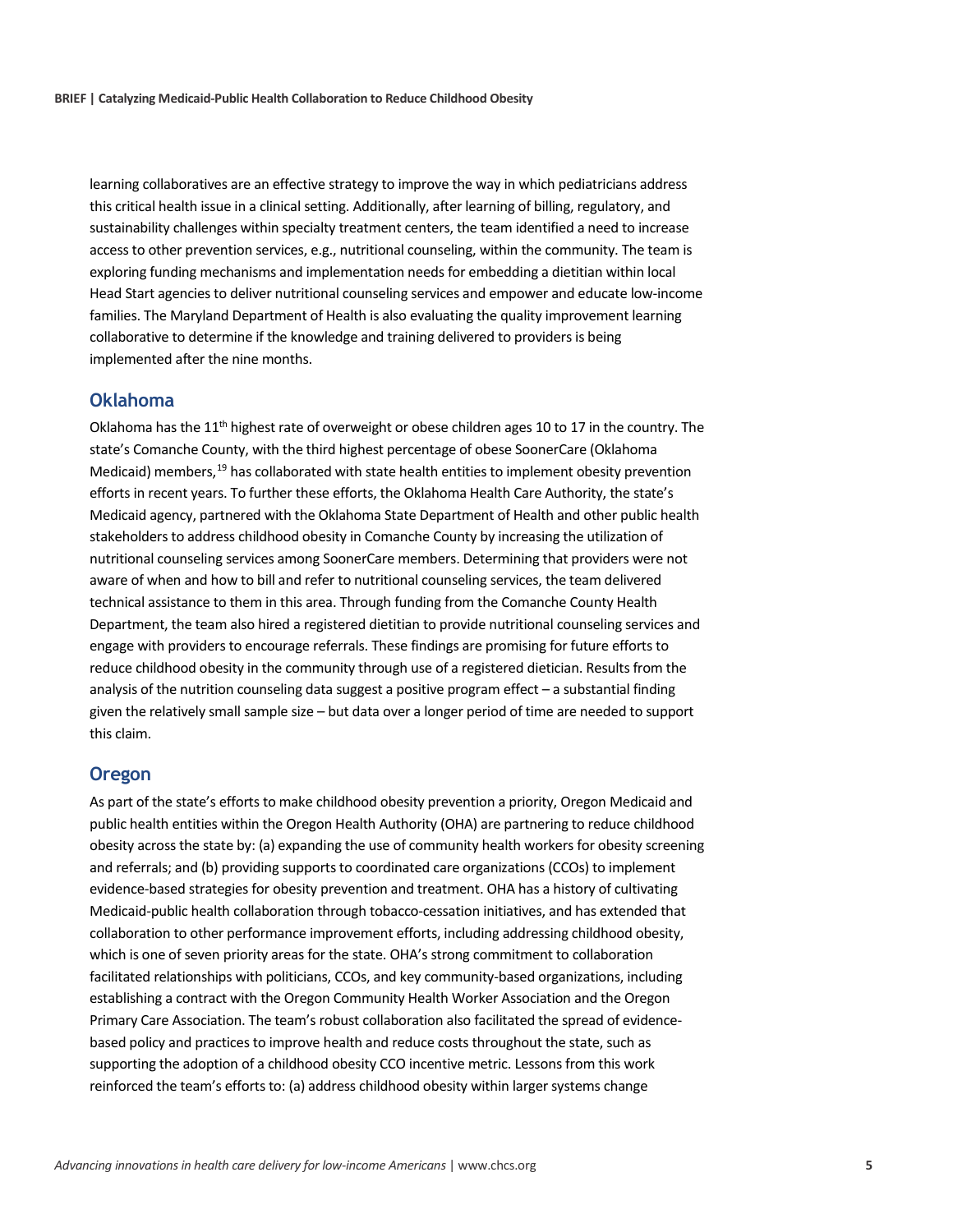processes; and (b) support opportunities for multi-sector interventions, which can engage CCOs in non-medical services, programs, and initiatives to promote health in the community.

#### **Texas**

Laredo, Texas, is a rural, low-income area along the U.S./Mexico border with high rates of poverty and chronic disease. Over 30 percent of children between five and 11 years of age are overweight, and their rates of obesity are on the rise.<sup>20</sup> To combat this epidemic, the City of Laredo Health Department (CLHD) is pursuing collaborative approaches to reduce the risk of chronic disease, particularly obesity, hypertension, and diabetes. CLHD is partnering with two Medicaid MCOs and two Laredo school districts to implement an evidence-based school health program, Bienestar*, [21](#page-7-20)* addressing childhood obesity and diabetes risk factors. The team works with a high-risk, high-need population in a rural, low-income area with overwhelming rates of poverty, childhood obesity, and diabetes. Children and families in the area have little access to affordable healthy food choices, are largely uninsured, and have high rates of sedentary lifestyle. Through the Bienestar curriculum, CLHD reaches a large number of children in the area by targeting schools. The program includes school staff — teachers, nurses, principals, and coaches — and engages parents and families to increase the support for high-risk children. Overall, findings indicate that students' nutrition-related knowledge improved significantly over the study period, but that a statistically significant increase in average body-mass index (BMI) occurred concurrently. The team is assessing factors that may be associated with the increase in BMI to understand these seemingly conflicting effects. The team also aims to continue to partner with the MCOs on other related obesity-prevention initiatives.

### **Next Steps for the Field**

To further cross-sector efforts to reduce childhood obesity, state Medicaid and public health entities can come together to:

- **1. Encourage more Medicaid involvement in childhood obesity efforts as a mechanism to test innovative approaches.** For example, in CORD 2.0, the second phase of the CDC's Childhood Obesity Research Demonstration Project (CORD), $^{22}$  $^{22}$  $^{22}$  grantees are working with state and community partners, such as state Medicaid agencies, to better reach low-income families and identify payment models that reduce costs and improve care.
- **2. Consider other sectors to involve in collaborative efforts,** e.g., community-based/social service organizations in vulnerable areas that are also addressing poverty, trauma, and other social determinants of health linked to obesity.
- **3. Assess the adoption of new comprehensive, collaborative frameworks to address obesity and related social issues**, e.g., trauma-informed and integrated physical and behavioral health models; approaches to drive upstream prevention; and other models for addressing the interlocking problems of adversity and obesity in vulnerable populations.
- **4. Target interventions for high-risk, vulnerable children**, particularly those with morbid, severe obesity, where there is greatest need and opportunity for the greatest return on investment in interventions by payers.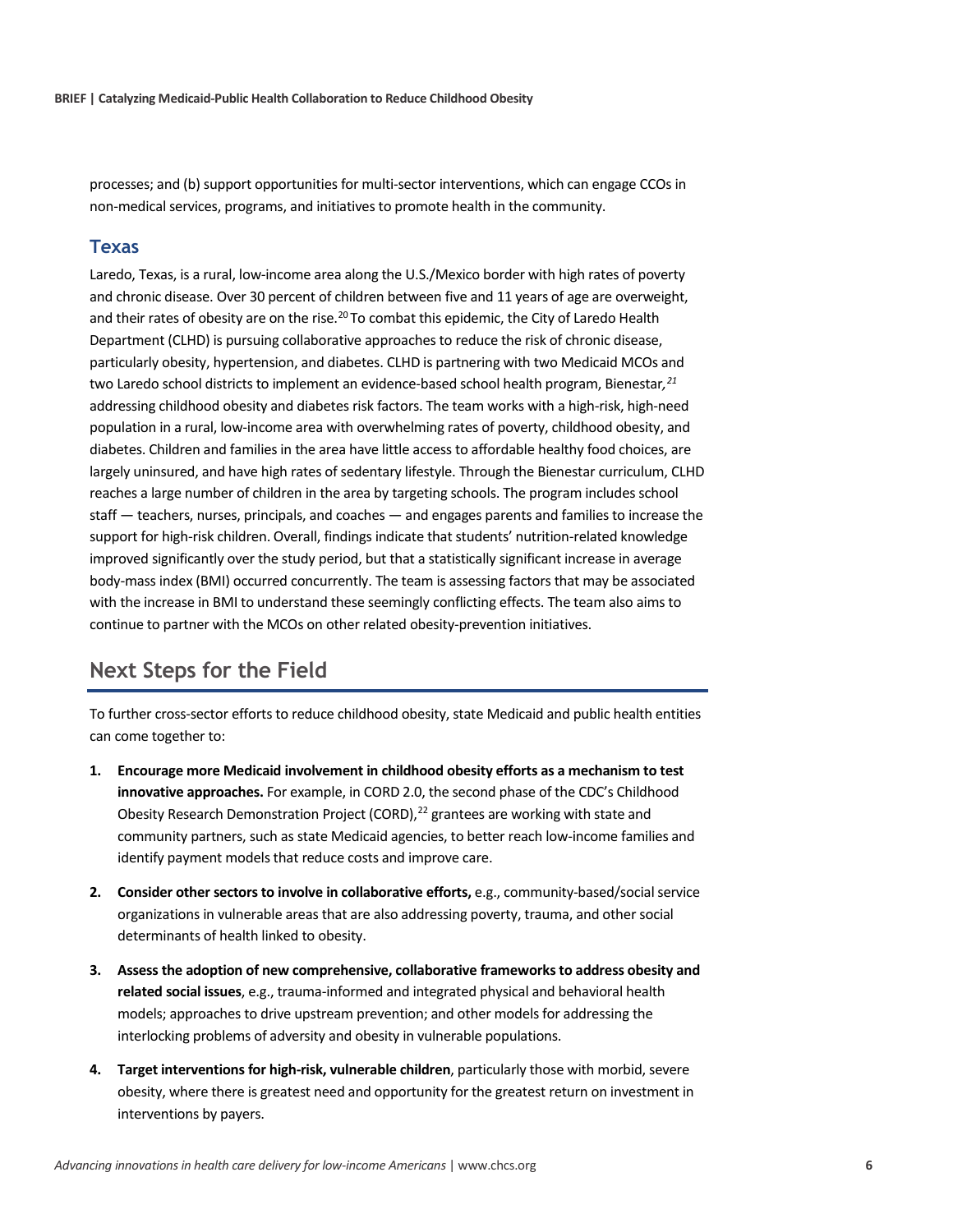**5. Conduct structured evaluations** to build the evidence base for the field and identify best practices for obesity reduction among low-income children. Evaluating future cross-sector obesity prevention efforts would inform those considering multiple cross-sector partners to the table, including Medicaid as a payer, and public health entities to develop targeted prevention efforts.

There is more work to be done to understand the full potential of the *ICO* interventions, as well as their implications for addressing the root causes of, and the intersection with poverty, ACEs, and social determinants of health. The cross-sector obesity prevention approaches for consideration that emerged from this work include: training of peer health workers within communities; adoption of childhood obesity incentive measures; school partnerships with Medicaid and public health entities; and embedding dietitians in community settings. Further Medicaid-public health collaboration along these lines at the state and community levels could reduce the likelihood that low-income children will suffer the long-term consequences of childhood obesity.

#### **ABOUT THE CENTER FOR HEALTH CARE STRATEGIES**

The Center for Health Care Strategies (CHCS) is a nonprofit policy center dedicated to improving the health of low-income Americans. It works with state and federal agencies, health plans, providers, and consumer groups to develop innovative programs that better serve people with complex and high-cost health care needs. For more information, visit **[www.chcs.org](http://www.chcs.org/)**.

#### **ABOUT INNOVATIONS IN CHILDHOOD OBESITY**

CHCS, with support from Kaiser Permanente Community Benefit, launched the *Innovations in Childhood Obesity (ICO)* initiative to: (1) fuel the development of obesity-reduction efforts by states, health plans, and their community partners; and (2) expand cross-sector collaboration within selected states. *ICO* fostered collaboration between Medicaid and public health organizations in five states — Arizona, Maryland, Oklahoma, Oregon, and Texas — to develop, test, and disseminate innovative approaches to reduce obesity in low-income children. To learn more, visit **[www.chcs.org](http://www.chcs.org/)**.